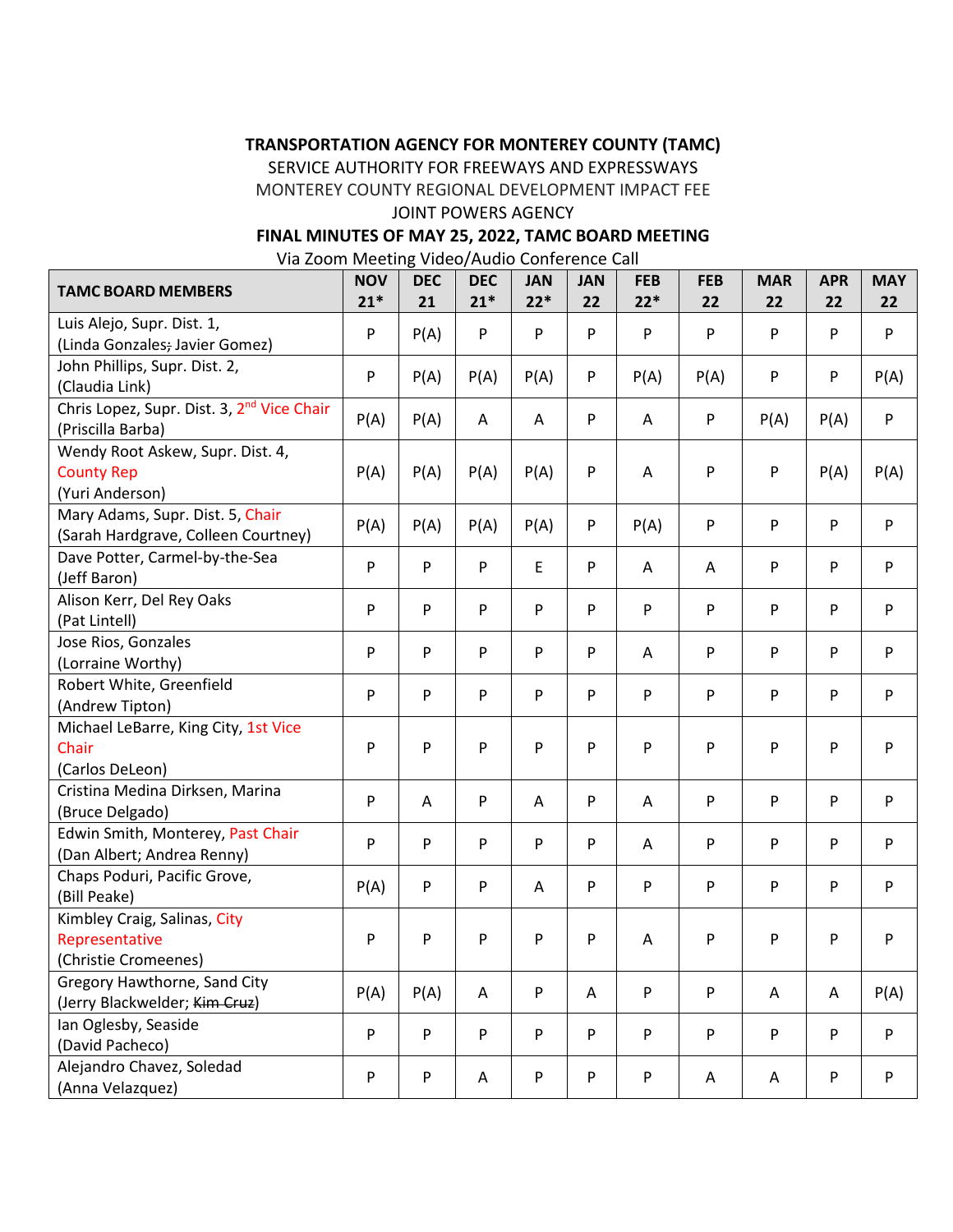| <b>Ex Officio Members:</b>                                                                                                           | NOV* | <b>DEC</b> | <b>DEC</b>  | JAN*             | <b>JAN</b> | FEB* | <b>FEB</b> | <b>MAR</b> | <b>APR</b> | <b>MAY</b> |
|--------------------------------------------------------------------------------------------------------------------------------------|------|------------|-------------|------------------|------------|------|------------|------------|------------|------------|
|                                                                                                                                      | 21   | 21         | $*21$       | 22               | 22         | 22   | 22         | 22         | 22         | 22         |
| Maura Twomey, AMBAG<br>(Heather Adamson, Bhupendra Patel,<br>Paul Hierling)                                                          | A    | P          | A           | Α                | P          | A    | P(A)       | P(A)       | P          | P          |
| Tim Gubbins, Caltrans, Dist. 5<br>(Scott Eades, Orchid Monroy Ochoa,<br>John Olejnik <del>, Richard Rosales</del> , Brandy<br>Rider) | A    | P(A)       | A           | A                | P(A)       | A    | P(A)       | P          | P(A)       | P(A)       |
| Richard Stedman,<br>Monterey Bay Air Resources District<br>(Alan Romero, David Frisbey, Amy<br>Clymo)                                | А    | P          | Α           | A                | P(A)       | A    | P          | P          | P          | A          |
| Bill Sabo, Monterey Regional Airport<br>District (Richard Searle)                                                                    | Α    | P          | A           | A                | P          | A    | P          | P          | P          | Ε          |
| Carl Sedoryk, Monterey-Salinas Transit<br>(Lisa Rheinheimer, Michelle<br>Overmeyer)                                                  | A    | Α          | A           | A                | P(A)       | A    | P          | P          | P          | P(A)       |
| Aurelio Gonzalez-Gomez, Watsonville                                                                                                  | A    | A          | A           | Α                | Α          | A    | A          | A          | A          | A          |
| Eduardo Ochoa, CSUMB<br>(Andre Lewis, Larry Samuels)                                                                                 | Α    | A          | A           | A                | A          | Α    | P(A)       | A          | P(A)       | P(A)       |
| $P = present$ ; $P(A) = alternate present$ ; $E = excused absence$ ; $A = un noticed absence$                                        |      |            |             |                  |            |      |            |            |            |            |
| <i>*Special Meeting</i>                                                                                                              |      |            |             |                  |            |      |            |            |            |            |
|                                                                                                                                      | NOV* | <b>DEC</b> | <b>DEC</b>  | JAN <sup>*</sup> | <b>JAN</b> | FEB* | <b>FEB</b> | <b>MAR</b> | <b>APR</b> | <b>MAY</b> |
| <b>TAMC STAFF</b>                                                                                                                    | 21   | 21         | *<br>21     | 22               | 22         | 22   | 22         | 22         | 22         | 22         |
| D. Bilse, Principal Engineer                                                                                                         | E    | P          | E           | E                | P          | E    | P          | P          | P          | P          |
| D. Delfino, Finance Officer/Analyst                                                                                                  | E    | P          | E           | E                | P          | E    | P          | P          | P          | P          |
| R. Goel, Dir. Finance & Administration                                                                                               | E    | P          | E           | E                | P          | E    | P          | P          | P          | P          |
| A. Green, Principal Transp. Planner                                                                                                  | E    | P          | E           | E                | P          | E    | P          | P          | P          | P          |
| A. Guther, Asst. Transportation Planner                                                                                              | P    | P          | E           | E                | P          | E    | P          | P          | P          | P          |
| K. Hansen, Legal Counsel                                                                                                             | E    | P          | P           | P                | P          | E    | P          | P          | P          | P          |
| A. Hernandez, Asst. Transp. Planner                                                                                                  | P    | P          | E           | E                | P          | E    | P          | P          | P          | P          |
| M. Montiel, Administrative Assistant                                                                                                 | P    | P          | E           | E.               | P          | E    | P          | P          | P          | P          |
| T. Muck, Executive Director                                                                                                          | E    | P          | ${\sf P}$   | P                | P          | P    | P          | P          | P          | P          |
| E. Rodriguez, Clerk of the Board/                                                                                                    | E    | P          | ${\sf P}$   | P                | P          | P    | P          | P          | P          | P          |
| Senior Administrative Assistant                                                                                                      |      |            |             |                  |            |      |            |            |            |            |
| J. Strause, Transportation Planner                                                                                                   |      | P          | ${\sf P}$   | E                | P          | E    | P          | P          | P          | P          |
| L. Terry, Accounting Assistant                                                                                                       | E    | E          | $\mathsf E$ | E.               | P          | E    | P          | E          | E          | E          |
| C. Watson, Director of Planning                                                                                                      | E    | P          | $\mathsf E$ | E                | P          | E    | P          | P          | P          | P          |
| L. Williamson, Senior Engineer                                                                                                       | E    | P          | E           | E                | P          | E    | P          | P          | P          | P          |
| T. Wright, Community Outreach                                                                                                        | P    | E          | $\mathsf E$ | E.               | P          | E    | P          | P          | P          | P          |
| M. Zeller, Director of Programming &<br>Project Delivery                                                                             | E    | P          | ${\sf P}$   | P                | P          | P    | P          | P          | P          | P          |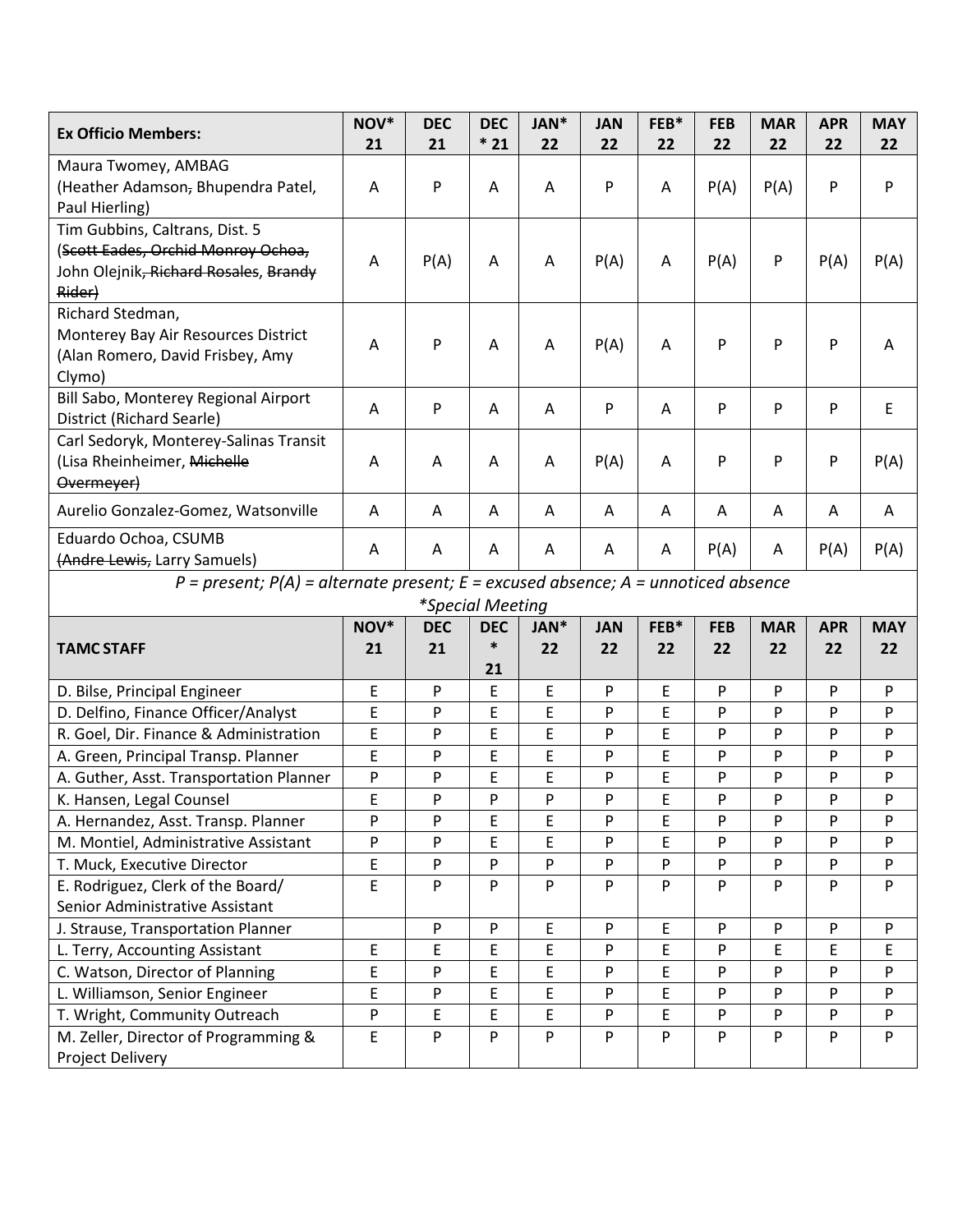## **OTHERS PRESENT**

Brian McMinn APWA Past President/City of Marina Kevin Dayton Measure X Committee Colleen Courtney Supervisor District 5 alternate

## **1. CALL TO ORDER**

Vice Chair LeBarre called the meeting to order at 9:05 a.m. Elouise Rodriguez, Clerk of the Board, called the roll and confirmed a quorum was established. Vice Chair LeBarre led the pledge of allegiance.

# **2**. **PUBLIC COMMENTS**

Allen Tarp read a letter from Brad Tarp that was sent to the Board dated May 22, 2022, regarding the property on West Market and New Street.

#### **3. CONSENT AGENDA**

**M/S/C**  Potter/Lopez/unanimous The Board approved the consent agenda as follows:

## *ADMINISTRATION and BUDGET*

- **3.1.1** Approved minutes of the Transportation Agency for Monterey County, the Service Authority for Freeways and Expressways, and the Monterey County Regional Development Impact Fee Joint Powers Agency for Monterey County meeting of April 27, 2022.
- **3.1.2** Accepted the list of checks written for the month of April 2022 and credit card statements for the month of March 2022.
- **3.1.3** Received list of contracts awarded under \$50,000.
- **3.1.4** Adopted finding, pursuant to AB 361, that the COVID-19 pandemic state of emergency declared by Governor Newsom is still in effect; the TAMC Board of Directors has reconsidered the circumstances of the state of emergency; and the state of emergency continues to directly impact the ability of the members to meet in person.
- **3.1.5** Approved Resolution 2022-05 adopting the fiscal year 22/23 budget and estimated budgets for fiscal years 23/24 and 24/25, Overall Work Program for FY 22/23 and the 2022 Integrated Funding Plan as recommended by the Executive Committee.
- **3.1.6** Regarding On-Call Graphic Design Consultant:
	- 1. Authorized the Executive Director to execute a contract with We The Creative, for an amount not to exceed \$90,000, to provide on-call consultant services for graphic design of public outreach, marketing, and website materials for three years, July 2022 through June 2025;
	- 2. Approved the use of reserve funds budgeted to this purpose; and
	- 3. Authorized the Executive Director to make administrative changes to the contract if such changes do not increase the Agency's net cost, subject to approval by Agency counsel.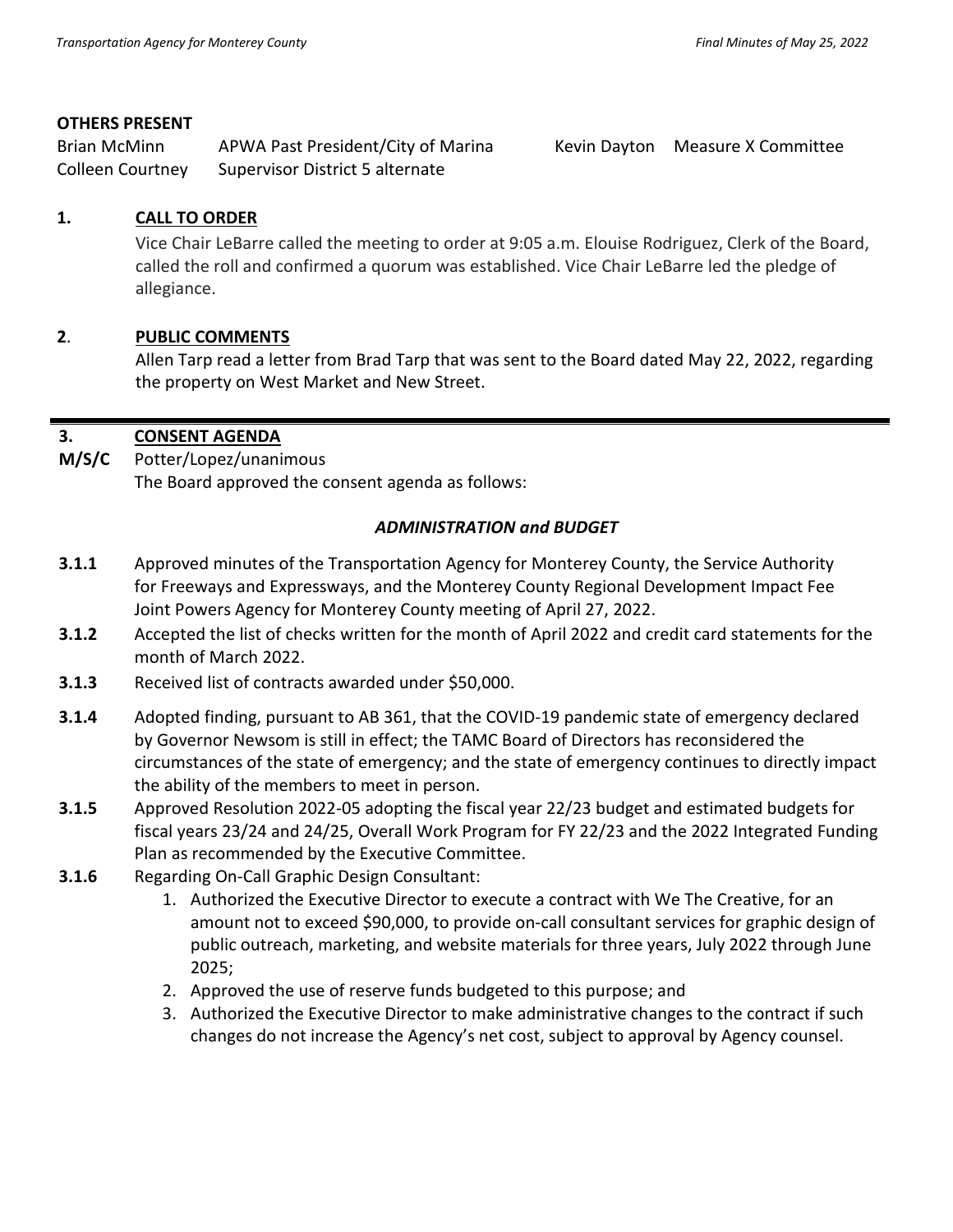- **3.1.7** Regarding Disposition of Surplus Equipment:
	- 1. Approved Resolution 2022-04 declaring as surplus selected equipment and computers; and
	- 2. Authorized the Executive Director to dispose of the surplus property in accordance with the Disposition of Surplus Property Policy, paragraph 4.
- **3.1.8** Authorized the Executive Director to sign a lease extension with Clinica de Salud del Valle de Salinas for an additional five years for office space at 55B Plaza Circle, Salinas.

# *BICYCLE, PEDESTRIAN, TRANSIT and SOCIAL SERVICES*

- **3.2.1** Regarding Federal Funds for Rural Transit and Intercity Bus Operations:
	- 1. Approved the Federal Transit Administration Section 5311 Program of Projects in the amount of \$3,245,140 for Monterey-Salinas Transit service on rural transit routes;
	- 2. Approved the Federal Transit Administration 5311(f) Program of Projects in the amount of \$451,853 for Monterey-Salinas Transit service on MST Line 84: King City-Paso Robles;
	- 3. Adopted Resolution 2022-06 and Resolution 2022-07 authorizing funding under the Federal Transit Administration Section 5311 and Section 5311(f) programs; and
	- 4. Ratified the Executive Director's signature on the Regional Agency Certifications and Assurances for the Program of Projects.

# *PLANNING*

- **3.3.1** Regarding Salinas Safe Routes to School Plan Contracts
	- 1. Approved Amendment #1 to the Salinas Safe Routes to School Plan contracts with Monterey County Health Department and City of Salinas extending the term of the Agreement from June 30, 2022 to June 30, 2023, subject to approval by Agency counsel; and
	- 2. Authorized Executive Director to make administrative changes to the contract if such changes do not increase the Agency's net cost, subject to approval by Agency counsel.
- **3.3.2** Regarding Legislative Update:
	- 1. Received update on State legislative issues; and
	- 2. Adopted positions on proposed legislation.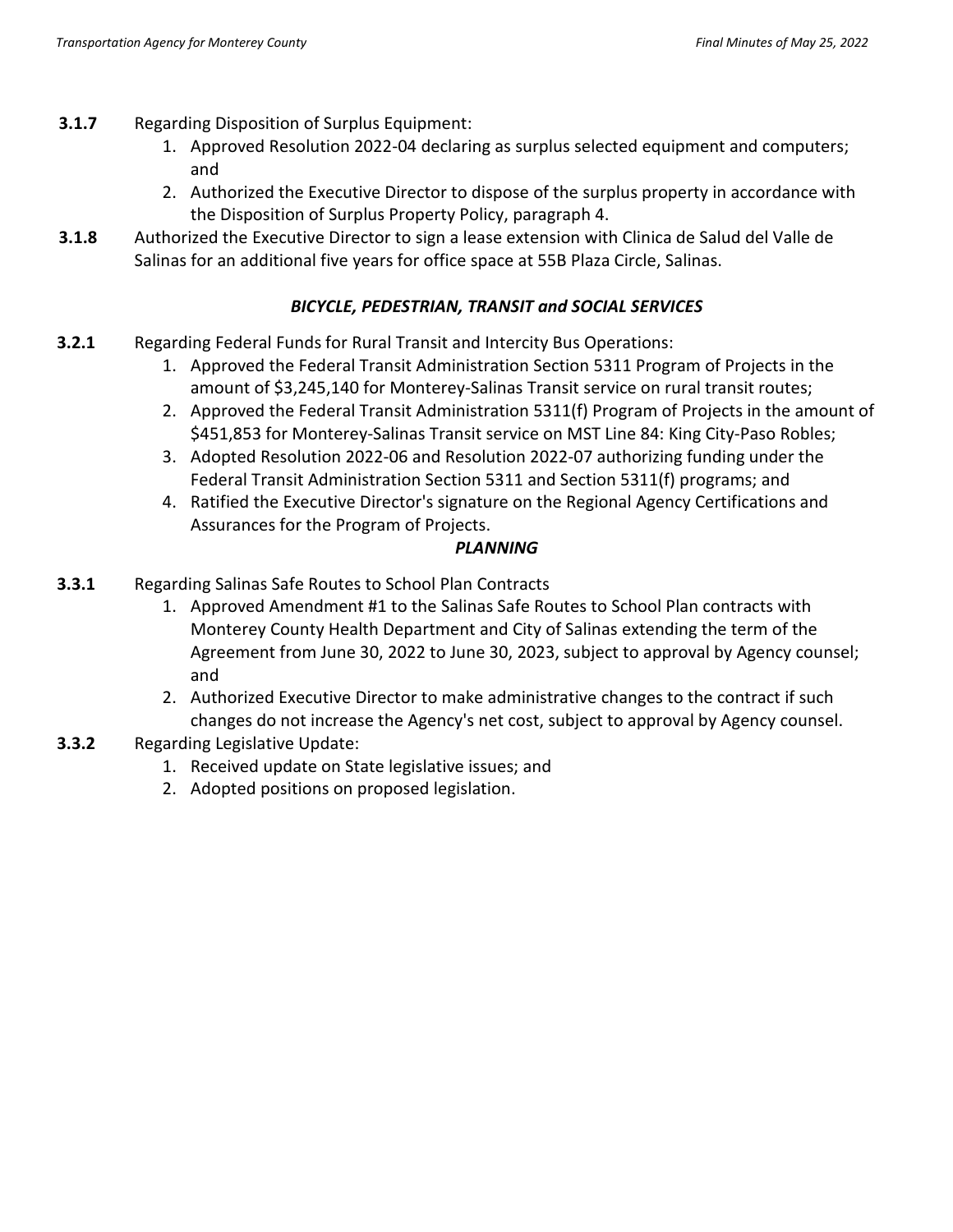# *PROJECT DELIVERY and PROGRAMMING*

- **3.4.1** Regarding Every Child Grant Contracts
	- 1. Approved Amendment #1 to the Every Child Grant Contract with the Monterey County Health Department extending the term of the Agreement from June 30, 2022 to December 31, 2023, subject to approval by Agency counsel;
	- 2. Approved Amendment #2 to the Safe Routes to School Implementation Contract with Ecology Action extending the term of the Agreement from June 30, 2023 to December 31, 2023, subject to approval by Agency counsel; and
	- 3. Authorized Executive Director to make administrative changes to the contract if such changes do not increase the Agency's net cost, subject to approval by Agency counsel.
- **3.4.2** Regarding Active Transportation Program Cycle 6 Grant Applications
	- 1. Authorized staff to submit Active Transportation Program grant applications for Safe Routes to School projects in Salinas, King City, Castroville, and San Ardo; and the California Avenue segment of the Fort Ord Regional Trail and Greenway Project in the City of Marina;
	- 2. Authorized staff to be a joint grant applicant with the City of Salinas, City of King, and County of Monterey in each of their separate applications; and
	- 3. Authorized the Executive Director to accept grant funds, if awarded.

# *RAIL PROGRAM*

**3.5.1** No items this month.

# *REGIONAL DEVELOPMENT IMPACT FEE*

**3.6.1** No items this month.

# *COMMITTEE MINUTES AND CORRESPONDENCE*

- **3.7.1** Accepted draft minutes from Transportation Agency committees:
	- Executive Committee draft minutes of May 4, 2022
	- Rail Policy Committee draft minutes of May 2, 2021
	- Bicycle and Pedestrian Facilities Advisory Committee draft minutes of May 4, 2022
	- Technical Advisory Committee draft minutes of May 5, 2022
	- Excellent Transportation Oversight Committee No meeting this month
- **3.7.2** Received Transportation Agency for Monterey County correspondence for May 2022.

# **END OF CONSENT AGENDA**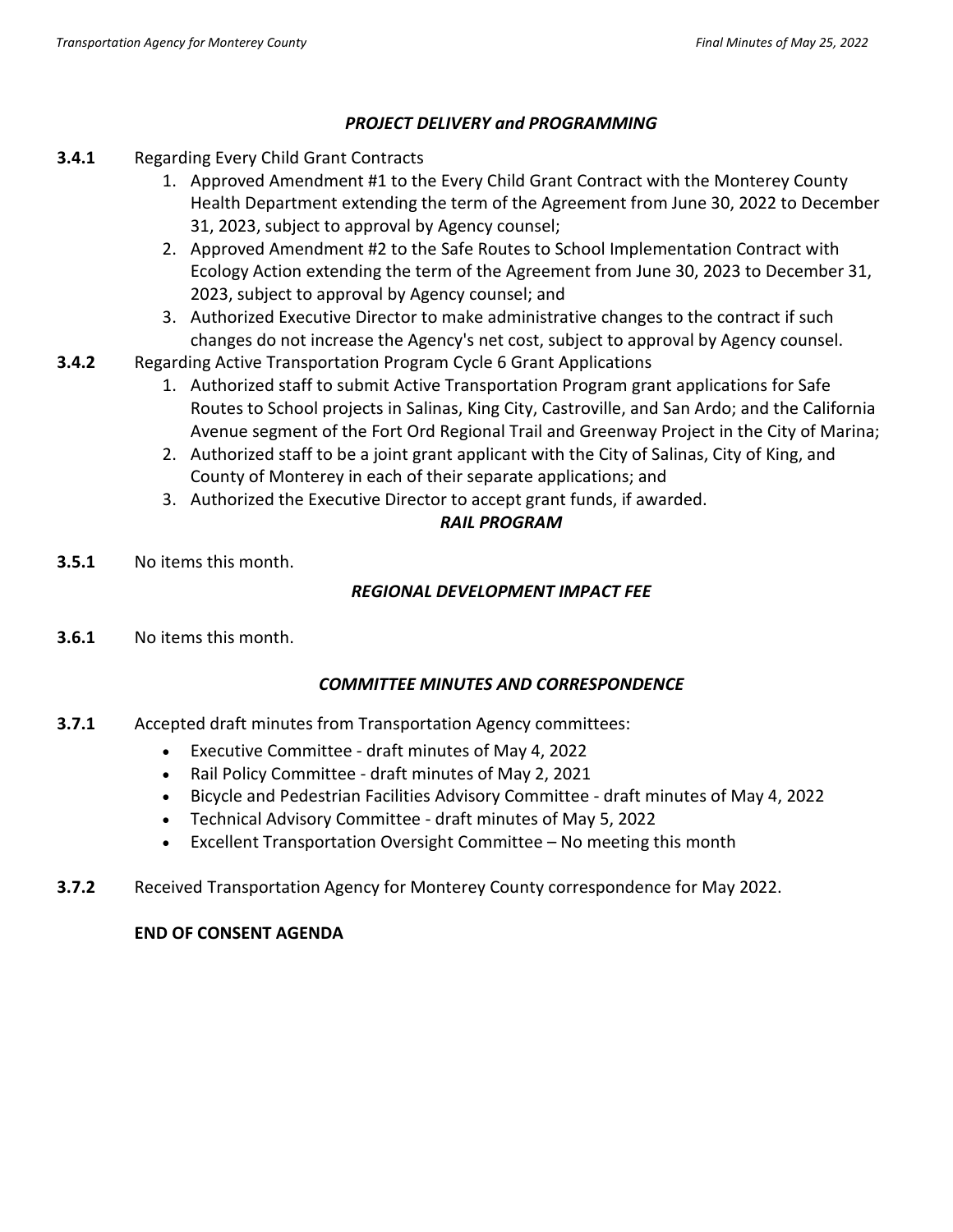# **4. FORT ORD REGIONAL TRAIL AND GREENWAY - SR 218 CANYON DEL REY SEGMENT UPDATE**

The Board received a presentation on the Canyon Del Rey segment of the Fort Ord Regional Trail and Greenway project.

Mike Zeller, Director of Programming & Project Delivery, reported the Phase 1 Segment of the Fort Ord Regional Trail and Greenway stretches 1.5 miles along the State Route 218 / Canyon Del Rey corridor through Del Rey Oaks and Seaside. The project has reached several milestones including 65% final design after incorporating several modifications to the project in response to community feedback. The vision for the Fort Ord Regional Trail and Greenway (FORTAG) project is to create a multimodal route designed to accommodate people of all ages and abilities that connects communities in and around the former Fort Ord to each other and to education, employment, community, and recreation centers. Pending the results of the June 7th election, final design and right-of-way certification are anticipated for completion by Spring 2023, and construction is scheduled to start thereafter.

Board member Kerr thanked the team, noting this is an amazing path, and a grand vision of safety.

Larry Samuels, CSUMB expressed he is enthusiastic, and noted he continues to support all efforts to implement this vision.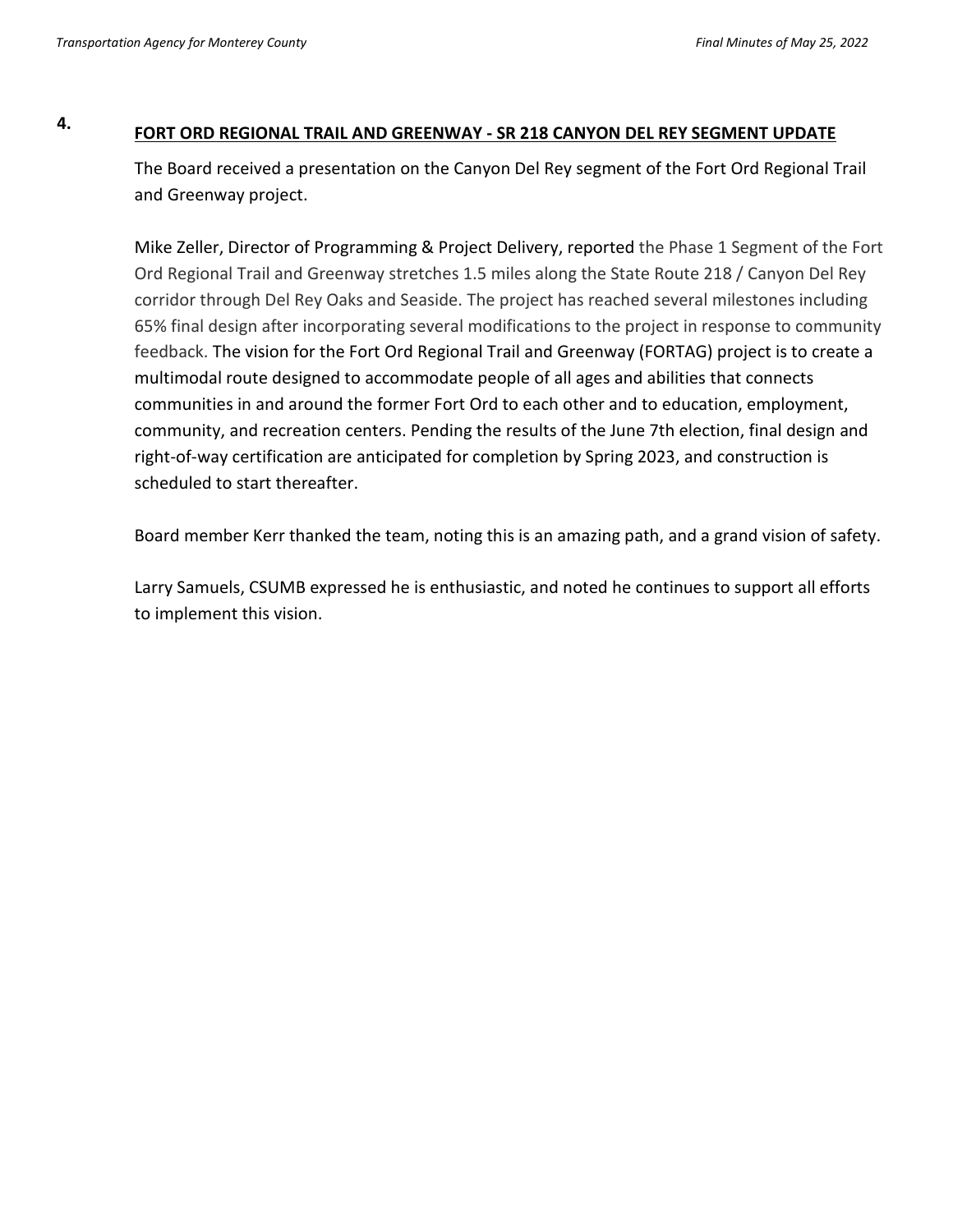#### **5. US 101 SOUTH OF SALINAS PROJECT UPDATE**

The Board received a presentation and provided feedback on the US 101 South of Salinas project.

Doug Bilse, Principal Engineer, reported that Agency staff conducted extensive public outreach last year for the US 101 South of Salinas project. Stakeholder input has led to several changes in the proposed scope of work for this project. The US 101 South of Salinas project will improve safety for residents, travelers, and agricultural employees while improving traffic flow along 5.5 miles of US 101 from Airport Boulevard to the Main Street Overcrossing in Chualar. US 101 is the primary artery along the Central Coast and is vital to statewide commerce.

Mr. Bilse noted that the busy corridor of US 101 provides access from California's Central Coast agricultural operations to markets around the country and provides a link from Southern California to the tourist destinations along the Monterey Peninsula. It is projected that South County will be the fastest growing region in Monterey County, with an estimated growth of 35% by 2035.

Here are the highlights of the presentation:

- Construct no new additional interchanges or flyover structures
- Reconstruct the Abbot Street interchange
- Upgrade the interchange at Main Street in Chualar
- Build frontage roads adjacent to the US 101 corridor
- Upgrade interchanges and frontage roads first
- Fix the storm water flooding issue
- Look for early wins

Board members and community members praised the team's robust outreach and community engagement.

Todd Muck, Executive Director, announced that Congressman Panetta has nominated an early element of this project for a \$1 million Community Project Funding in the federal transportation appropriation bill for fiscal year 2023. If enacted, this funding would help the US 101 Auxiliary Lane project from Spence Road to Eckhardt Road go to construction next year.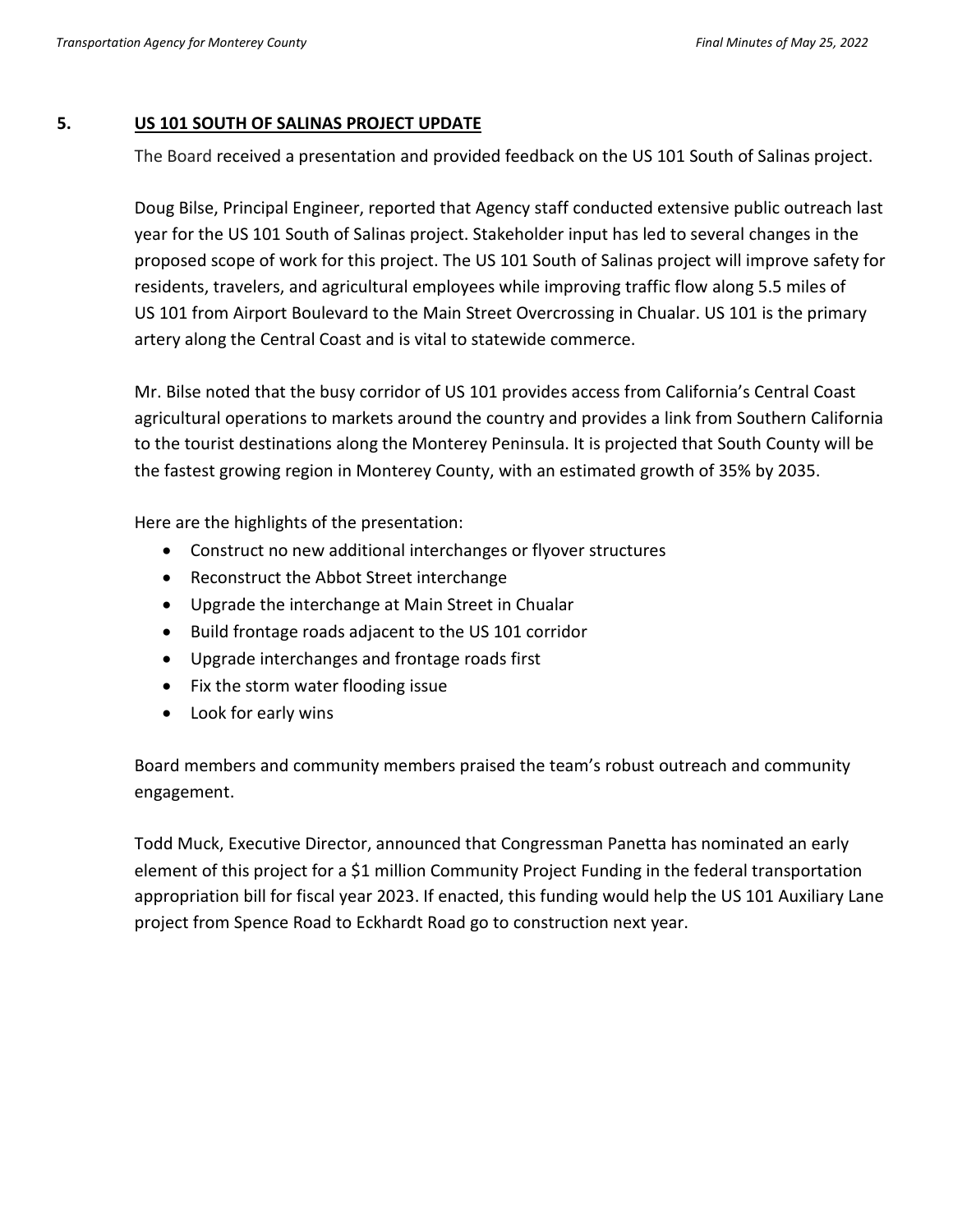# **6. Monterey County Regional Projects & Alignment with State Goals**

The Board received a presentation on recent efforts to align State and local transportation funding with State climate action, equity, and vehicle-miles travelled reduction goals.

Mike Zeller, Director of Programming & Project Delivery, reported on the Climate Action Plan for Transportation Infrastructure. The plan details how the state recommends investing billions of discretionary transportation dollars annually to aggressively combat and adapt to climate change while supporting public health, safety, and equity. Efforts are moving forward at the State level to more closely align transportation investments with State goals. Under the Plan, where feasible and within existing funding program structures, the State is proposing to invest discretionary transportation funds in sustainable infrastructure projects that align with its climate, health, and social equity goals. This could potentially impact the availability of State funds for the region's priority safety and congestion-relief transportation projects. Director Zeller noted that most important is the risk to the voter approved funding commitments in Measure X and SB 1.

# **7. REPORTS FROM TRANSPORTATION PROVIDERS**

**Caltrans District 5** – John Olejnik announced the Clean California Program is hosting Litter Day on May 26, 2022. He also announced the City of Salinas Dump Day was a great success. The TAMC Region was awarded two Sustainable Communities Competitive Grants: \$220,000 for the Monterey County Outreach and Implementation Monterey County Zero Emissions Shared Mobility Study, and \$394,000 for the City of Salinas Active Transportation Plan: Ecology Action, Outreach, and Implementation. Caltrans is looking forward to additional opportunities of highlevel grants. In conclusion, Mr. Olejnik thanked Director Muck for hosting their new young planners last week for a mini tour of TAMC's projects. For more information, visit: [https://dot.ca.gov/caltrans-near-me/district-5.](https://dot.ca.gov/caltrans-near-me/district-5)

**Monterey Regional Airport District** – No Report this month.

**Monterey Salinas Transit District –** Lisa Rheinheimer, Assistant General Manager/ Deputy Treasurer, announced that the MST Bus fare survey is closing next week. She also announced that the MST Trolley service will operate from June 25 through September 5. In conclusion, Ms. Rheinheimer noted MST will begin public outreach for the SURF! Busway and Bus Rapid Transit Project in late June. For more information, visit: [www.mst.org.](http://www.mst.org/)

**Monterey Bay Air Resources District –** No report this month.